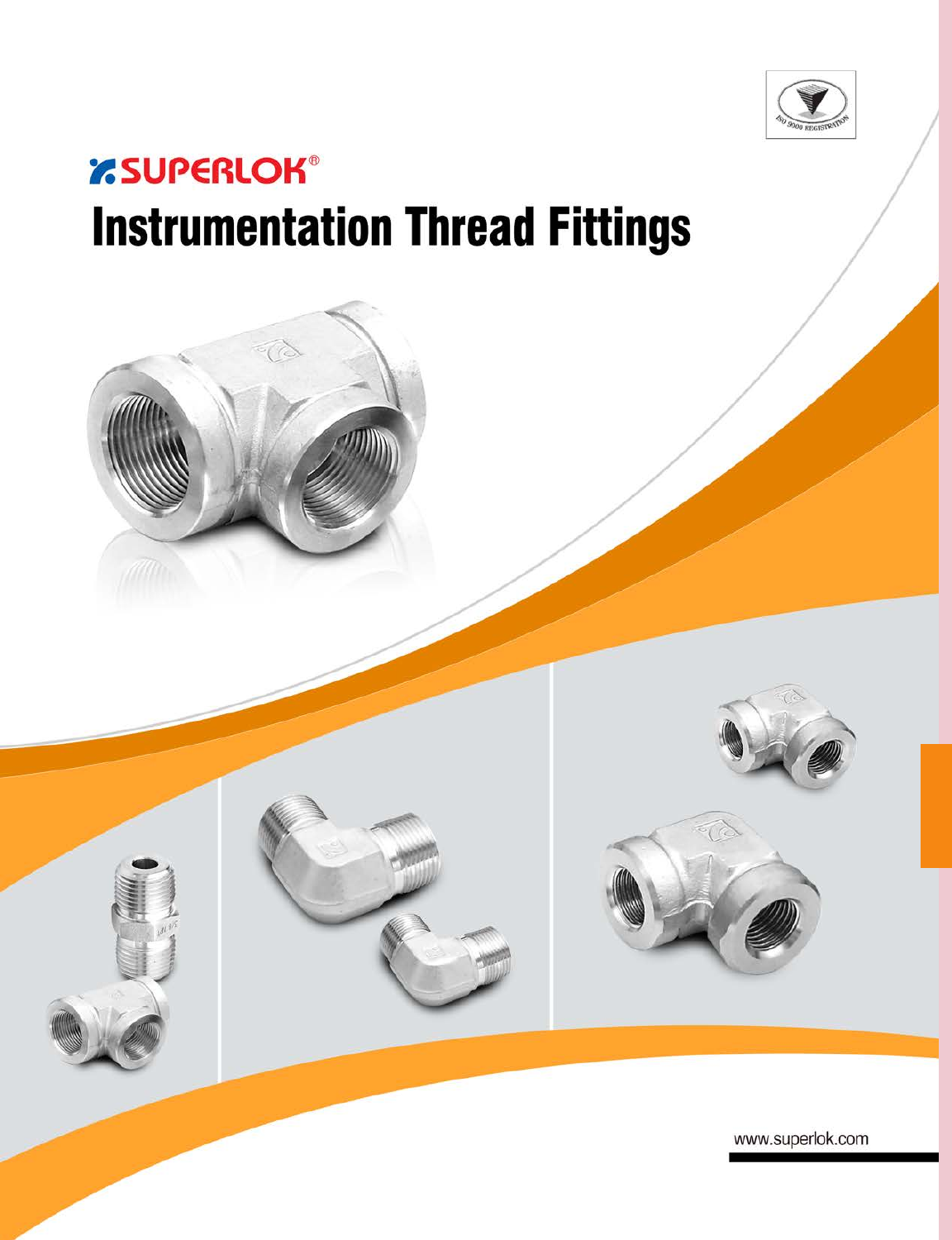## **INDEX**

| <b>MANAL</b>   | <b>ICN</b><br>Close Nipple         | 234P | mmm | <b>IRHB</b><br>Reducing Hex Bushing            | 236P | <b>IRSE</b><br>Reducing Street Elbow | 238P |
|----------------|------------------------------------|------|-----|------------------------------------------------|------|--------------------------------------|------|
| <b>ANALIAN</b> | <b>IHN</b>                         | 234P |     | <b>IHC</b><br>Hex Coupling                     | 236P | <b>IME</b><br>Male Elbow             | 238P |
|                | Hex Nipple                         |      |     | <b>IHRC</b><br><b>Hex Reducing</b><br>Coupling | 236P | <b>IFT</b><br>Female Tee             | 238P |
|                | <b>IHLN</b><br>Hex Long Nipple     | 234P |     | <b>IPG</b><br><b>ISO Parallel Gasket</b>       | 237P | <b>IBT</b><br><b>Branch Tee</b>      | 239P |
|                | <b>IHRN</b><br>Hex Reducing Nipple | 235P |     | <b>IPP</b><br>Pipe Plug                        | 237P | <b>IRT</b><br>Run Tee                | 239P |
| <b>COMMON</b>  | <b>IA</b>                          | 235P |     | <b>IPC</b><br>Pipe Cap                         | 237P | <b>IFC</b><br>Female Cross           | 239P |
| amii           | Adapter                            |      |     | <b>IFE</b><br>Female Elbow                     | 237P | <b>IA</b><br>Adapter                 | 239P |
|                | <b>IRA</b><br>Reducing Adapter     | 236P |     | <b>ISE</b><br><b>Street Elbow</b>              | 238P |                                      |      |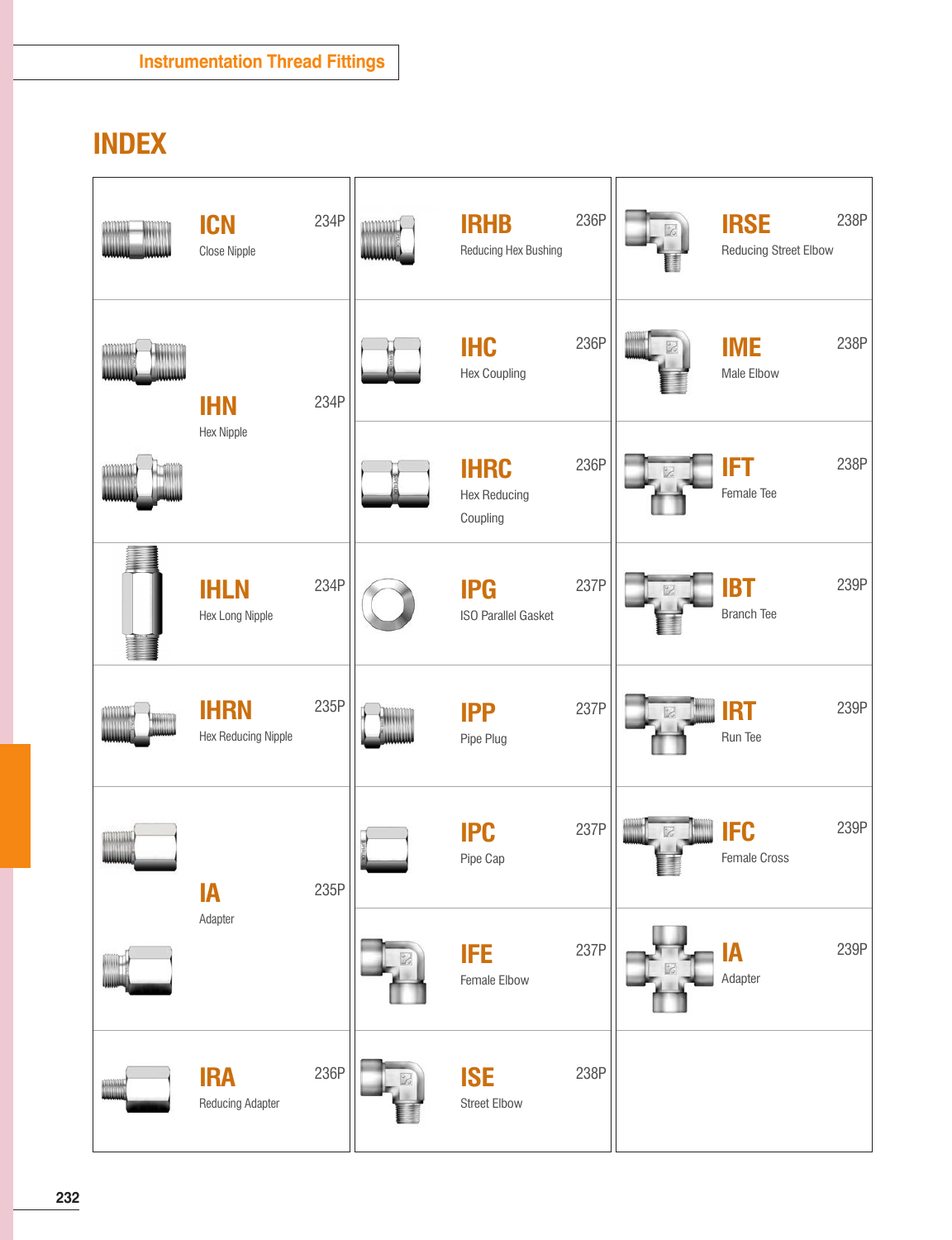## **Ordering Information**

**I HN - 8N - 8R - B 1 2 3 4 3 4 5**

1. Instrumentation Thread Fittings 2. Fitting Type 3. Pipe Thread Size

4. Pipe Thread Type 5. Material

**Example :**

## **Material Standards & Temperature Rating**

| <b>Material</b>     | <b>Identify</b> | Max. Temperature°F(°C) |
|---------------------|-----------------|------------------------|
| 316 Stainless Steel | Nil             | 1000(537)              |
| <b>Brass</b>        |                 | 400(204)               |
| Carbon Steel        |                 | 375(190)               |

## **Pipe Thread Size**

| <b>Size (inch)</b>  | 1/8 | 1/4 | 3/8 | 1/2 | 3/4        |                 |
|---------------------|-----|-----|-----|-----|------------|-----------------|
| <b>ISO Tapered</b>  | 2R  | 4R  | 6R  | 8R  | 12R        | 16 <sub>R</sub> |
| <b>NPT</b>          | 2N  | 4N  | 6N  | 8N  | <b>12N</b> | 16N             |
| <b>ISO Parallel</b> | 2G  | 4G  | 6G  | 8G  | 12G        | 16G             |

## **Thread Specifications**

| <b>Thread Type</b> | <b>Identify</b> | <b>Specification</b>      |
|--------------------|-----------------|---------------------------|
| <b>NPT</b>         | N               | ASME B1.20.1, SAE AS71051 |
| ISO/BSP (Parallel) | G               | ISO 228/1, JIS B 0202     |
| ISO/BSP (Tapered)  | R               | ISO 7/1, JIS B 0203       |

## **Gasket, O-Ring Materials**

| <b>Material</b><br><b>Component</b> |              | Temperature range $F(\mathcal{C})$                                |
|-------------------------------------|--------------|-------------------------------------------------------------------|
|                                     | Buna N       | $-25^{\circ}$ C to 110 $\circ$ C (-13 $\circ$ F to 230 $\circ$ F) |
| O-ring                              | Fluorocarbon | $-28^{\circ}$ C to 204 $\circ$ (-20 $\circ$ F to 400 $\circ$ F)   |
| Copper gasket                       | Copper       | -196°C to 204°C (-325°F to 400°F)                                 |
|                                     |              |                                                                   |

## **Installation Instructions**

To ensure a leak-tight seal, BMT recommends the use of a pipe thread sealant on all NPT, ISO Tapered threads. The most effective sealing method is teflon tape. Tape should be used only on male tapered pipe threads.

**Do not use tape on flared, coned or tube fitting ends!**

Clean both male and female tapered threads. Wrap tape in the direction of the male tapered thread spiral.

## **Pressure Ratings**

|                                  |                         |             |     | <b>316 Stainless Steel</b><br><b>Brass</b> |        |      |             | <b>Carbon Steel</b> |        |       |             |      |        |
|----------------------------------|-------------------------|-------------|-----|--------------------------------------------|--------|------|-------------|---------------------|--------|-------|-------------|------|--------|
| <b>Size</b><br><b>Designator</b> | <b>NPT Size</b>         | <b>Male</b> |     |                                            | Female |      | <b>Male</b> |                     | Female |       | <b>Male</b> |      | Female |
|                                  |                         | psig        | bar | psig                                       | bar    | psig | bar         | psig                | bar    | psig  | bar         | psig | bar    |
|                                  | 1/16                    | 11000       | 757 | 6700                                       | 461    | 5500 | 378         | 3300                | 227    | 11000 | 757         | 6700 | 461    |
| $\overline{2}$                   | 1/8                     | 10000       | 689 | 6500                                       | 447    | 5000 | 344         | 3200                | 220    | 10000 | 689         | 6500 | 447    |
| 4                                | 1/4                     | 8000        | 551 | 6600                                       | 454    | 4000 | 275         | 3300                | 227    | 8000  | 551         | 6600 | 454    |
| 6                                | 3/8                     | 7800        | 537 | 5300                                       | 365    | 3900 | 268         | 2600                | 179    | 7800  | 537         | 5300 | 365    |
| 8                                | 1/2                     | 7700        | 530 | 4900                                       | 337    | 3800 | 261         | 2400                | 165    | 7700  | 530         | 4900 | 337    |
| 12                               | 3/4                     | 7300        | 502 | 4600                                       | 316    | 3600 | 248         | 2300                | 158    | 7300  | 502         | 4600 | 316    |
| 16                               | $\overline{\mathbf{A}}$ | 5300        | 365 | 4400                                       | 303    | 2600 | 179         | 2200                | 151    | 5300  | 365         | 4400 | 303    |
| 20                               | 11/4                    | 6000        | 413 | 5000                                       | 344    | 3000 | 206         | 2500                | 172    | 6000  | 413         | 5000 | 344    |
| 24                               | 11/2                    | 5000        | 344 | 4600                                       | 316    | 2500 | 172         | 2300                | 158    | 5000  | 344         | 4600 | 316    |
| 32                               | 2                       | 3900        | 268 | 3900                                       | 268    | 1900 | 130         | 1900                | 130    | 3900  | 268         | 3900 | 268    |

● Pressure ratings are based on ASME Code for Pressure Piping B31.3, Process Piping with allowable stress 20,000psi for SS316, 10,000psi/Brass, and 20,000psi/ Carbon steel.

• To determine pressure ratings in accordance with B31.1, Power Piping:

- 316 Stainless steel material : multiply by 0.94, Carbon steel material : multiply by 0.75, Brass material ratings remain the same

• To determine kPa, multiply by 6.89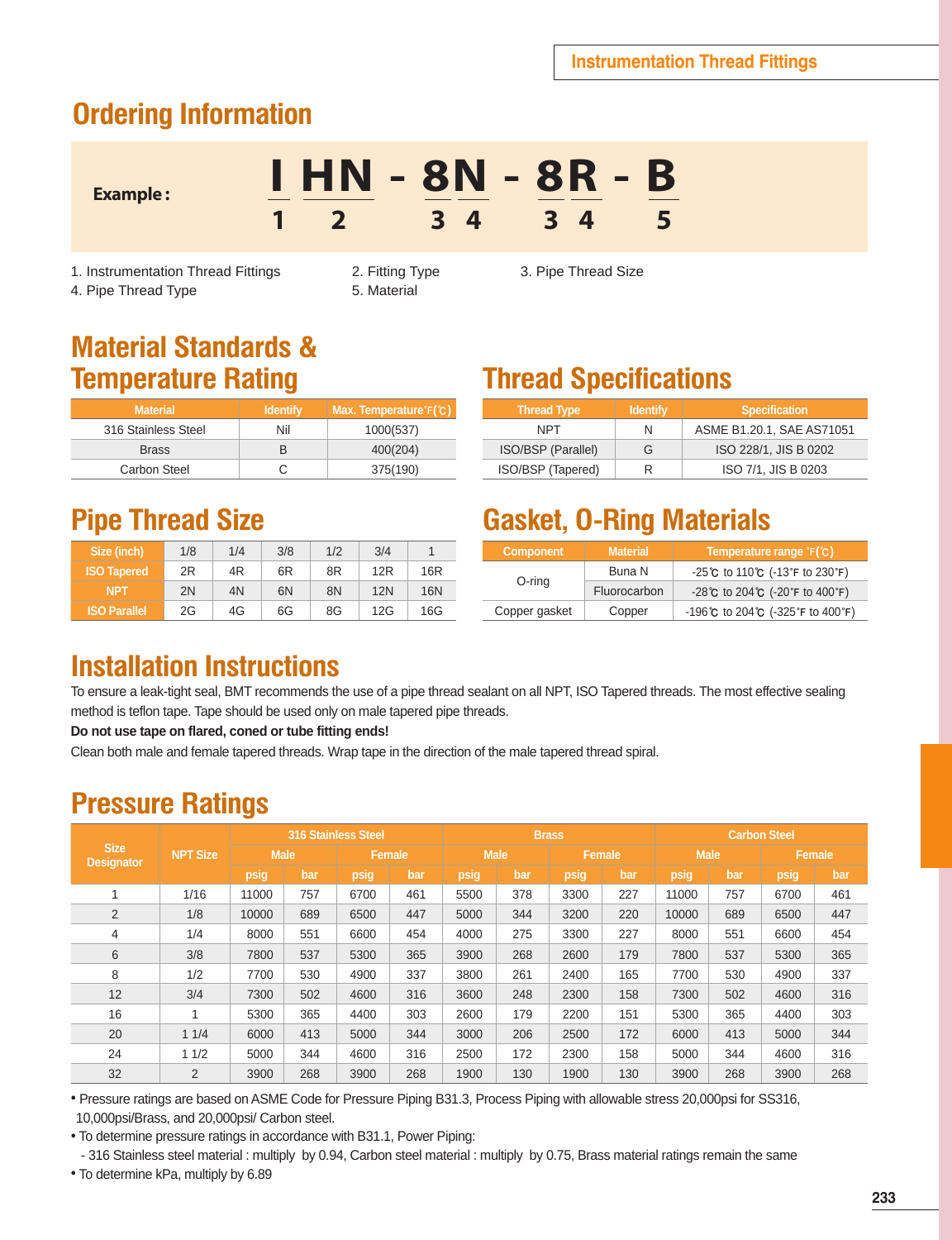## **ICN**

### Close Nipple **Male NPT Threads**

**MANAMALE** 

| 灬灬灬 | mmm |
|-----|-----|
|     |     |

|                      | ш |
|----------------------|---|
| _wwww.<br>!wwww<br>ω |   |

| <b>Part Number</b> |                      | <b>Dimension</b> |      |  |  |
|--------------------|----------------------|------------------|------|--|--|
|                    | <b>NPT Pipe Size</b> | A                | E.   |  |  |
| $ICN - 2N$         | 1/8                  | 19.1             | 4.8  |  |  |
| $ICN - 4N$         | 1/4                  | 28.4             | 7.1  |  |  |
| ICN-6N             | 3/8                  | 28.4             | 9.6  |  |  |
| ICN-8N             | 1/2                  | 38.1             | 11.9 |  |  |
| <b>ICN - 12N</b>   | 3/4                  | 38.1             | 15.7 |  |  |
| <b>ICN - 16N</b>   |                      | 47.8             | 22.4 |  |  |

※ ISO Tapered Threads are available upon request.

## **IHN**

### Hex Nipple **Male NPT Threads**







| <b>Part Number</b> | <b>NPT</b>       | <b>Dimension</b> |      |      |  |  |  |
|--------------------|------------------|------------------|------|------|--|--|--|
|                    | <b>Pipe Size</b> | A                | Е    | н    |  |  |  |
| $IHN - 2N$         | 1/8              | 25.6             | 4.8  | 11.1 |  |  |  |
| $IHN - 4N$         | 1/4              | 35.6             | 7.1  | 14.2 |  |  |  |
| $IHN - 6N$         | 3/8              | 36.3             | 9.6  | 17.4 |  |  |  |
| $IHN - 8N$         | 1/2              | 46.7             | 11.9 | 22.2 |  |  |  |
| <b>IHN - 12N</b>   | 3/4              | 46.7             | 15.7 | 26.9 |  |  |  |
| <b>IHN - 16N</b>   |                  | 58.9             | 22.4 | 34.9 |  |  |  |

※ ISO Tapered Threads are available upon request.

#### **Male NPT to Male ISO Parallel Pipe Threads**

| <b>Part Number</b>     | <b>NPT</b>       | <b>ISO/BSP</b><br><b>Pipe Size</b><br>(ISO 228) | <b>Dimension</b> |      |      |      |      |  |
|------------------------|------------------|-------------------------------------------------|------------------|------|------|------|------|--|
|                        | <b>Pipe Size</b> |                                                 | A                | B    | C.   | E.   | H.   |  |
| <b>IHN - 2N - 2G</b>   | 1/8              | 1/8                                             | 27.7             | 7.1  | 13.7 | 4.1  | 14.2 |  |
| <b>IHN - 4N - 4G</b>   | 1/4              | 1/4                                             | 36.8             | 11.2 | 18.0 | 5.8  | 19.1 |  |
| <b>IHN - 6N - 6G</b>   | 3/8              | 3/8                                             | 37.6             | 11.2 | 21.6 | 7.9  | 22.2 |  |
| <b>IHN - 8N - 8G</b>   | 1/2              | 1/2                                             | 44.4             | 14.2 | 25.9 | 11.9 | 26.9 |  |
| <b>IHN - 12N - 12G</b> | 3/4              | 3/4                                             | 49.0             | 15.7 | 32.0 | 15.7 | 33.3 |  |
| <b>IHN - 16N - 16G</b> |                  | 1                                               | 56.6             | 18.3 | 38.9 | 19.8 | 41.2 |  |

### **IHLN**

Hex Long Nipple





#### **Male NPT Threads**

| <b>Part Number</b> | <b>NPT</b>       | <b>Dimension</b> |      |      |  |  |  |
|--------------------|------------------|------------------|------|------|--|--|--|
|                    | <b>Pipe Size</b> | Α                |      | н    |  |  |  |
| $IHLN - 2N$        | 1/8              | $\star$          | 4.8  | 11.1 |  |  |  |
| $IHLN - 4N$        | 1/4              | $\star$          | 7.1  | 14.2 |  |  |  |
| IHLN-6N            | 3/8              | $\star$          | 9.6  | 17.4 |  |  |  |
| IHLN-8N            | 1/2              | $\star$          | 11.9 | 22.2 |  |  |  |
| <b>IHLN - 12N</b>  | 3/4              | $\star$          | 15.7 | 26.9 |  |  |  |
| <b>IHLN - 16N</b>  |                  | $\star$          | 22.4 | 34.9 |  |  |  |

※ **NOTE :** The length of Nipple "A" is defined by user Part Number Example : IHLN - 8N - 100L(length "A" : 100mm)

※ ISO Tapered Threads are available upon request.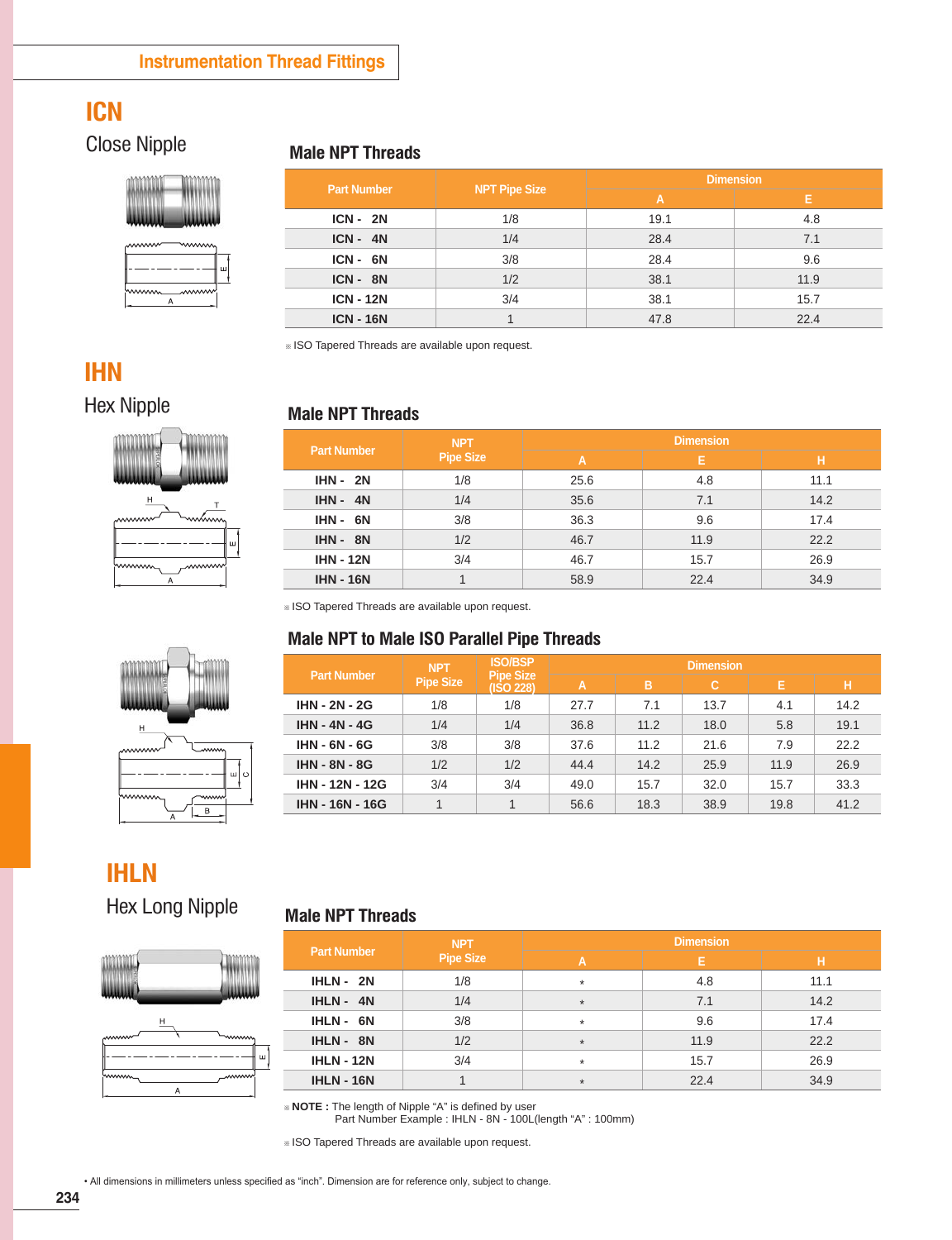### **IHRN**

## Hex Reducing Nipple



#### **Male NPT Threads**

|                       | <b>NPT</b>       | <b>Reduced</b>   | <b>Dimension</b> |      |      |  |
|-----------------------|------------------|------------------|------------------|------|------|--|
| <b>Part Number</b>    | <b>Pipe Size</b> | <b>Pipe Size</b> | A                | E.   | н.   |  |
| $IHRN - 2N - 1N$      | 1/8              | 1/16             | 25.6             | 3.0  | 11.1 |  |
| <b>IHRN - 4N - 2N</b> | 1/4              | 1/8              | 31.0             | 4.8  | 14.2 |  |
| <b>IHRN - 6N - 2N</b> | 3/8              | 1/8              | 31.8             | 4.8  | 17.4 |  |
| $IHRN - 6N - 4N$      | 3/8              | 1/4              | 36.3             | 7.1  | 17.4 |  |
| <b>IHRN - 8N - 2N</b> | 1/2              | 1/8              | 37.3             | 4.8  | 22.2 |  |
| <b>IHRN - 8N - 4N</b> | 1/2              | 1/4              | 41.9             | 7.1  | 22.2 |  |
| <b>IHRN - 8N - 6N</b> | 1/2              | 3/8              | 41.9             | 9.6  | 22.2 |  |
| <b>IHRN-12N - 4N</b>  | 3/4              | 1/4              | 41.9             | 7.1  | 26.9 |  |
| <b>IHRN-12N - 8N</b>  | 3/4              | 1/2              | 46.7             | 11.9 | 26.9 |  |
| <b>IHRN-16N - 4N</b>  | 1                | 1/4              | 49.3             | 7.1  | 34.9 |  |
| <b>IHRN-16N - 8N</b>  | $\mathbf{1}$     | 1/2              | 54.1             | 11.9 | 34.9 |  |
| <b>IHRN-16N-12N</b>   | 1                | 3/4              | 54.1             | 15.7 | 34.9 |  |

※ ISO Tapered Threads are available upon request.

# **IA**

## Adapter





#### **Male to Female NPT Threads**

| <b>Part Number</b> | <b>NPT</b>       | <b>Dimension</b> |      |      |  |
|--------------------|------------------|------------------|------|------|--|
|                    | <b>Pipe Size</b> | А                | E.   | н    |  |
| $IA - 2N$          | 1/8              | 27.9             | 4.8  | 14.2 |  |
| $IA - 4N$          | 1/4              | 35.6             | 7.1  | 19.1 |  |
| $IA - 6N$          | 3/8              | 38.4             | 9.6  | 22.2 |  |
| $IA - 8N$          | 1/2              | 49.3             | 11.9 | 26.9 |  |
| <b>IA - 12N</b>    | 3/4              | 51.3             | 15.7 | 33.3 |  |
| <b>IA - 16N</b>    |                  | 57.9             | 22.4 | 41.2 |  |

※ ISO Tapered Threads are available upon request.

#### **Male ISO Parallel Pipe Threads to Female NPT**

| <b>Part Number</b> | <b>ISO/BSP</b><br><b>Pipe Size</b> | <b>NPT</b><br><b>Pipe Size</b> |      |      | <b>Dimension</b> |      |      |
|--------------------|------------------------------------|--------------------------------|------|------|------------------|------|------|
|                    | (ISO 228)                          |                                | A    | в    | c                | Е    | н    |
| IA - 2G - 2N       | 1/8                                | 1/8                            | 25.1 | 7.1  | 13.7             | 4.1  | 14.2 |
| IA - 4G - 4N       | 1/4                                | 1/4                            | 33.5 | 11.2 | 18.0             | 5.8  | 19.1 |
| IA - 6G - 6N       | 3/8                                | 3/8                            | 35.8 | 11.2 | 21.6             | 7.9  | 22.2 |
| IA - 8G - 8N       | 1/2                                | 1/2                            | 44.2 | 14.2 | 25.9             | 11.9 | 26.9 |
| IA - 12G - 12N     | 3/4                                | 3/4                            | 48.0 | 15.7 | 32.0             | 15.7 | 33.3 |
| IA - 16G - 16N     |                                    | 1                              | 53.3 | 18.3 | 38.9             | 19.8 | 41.2 |





 $\overline{a}$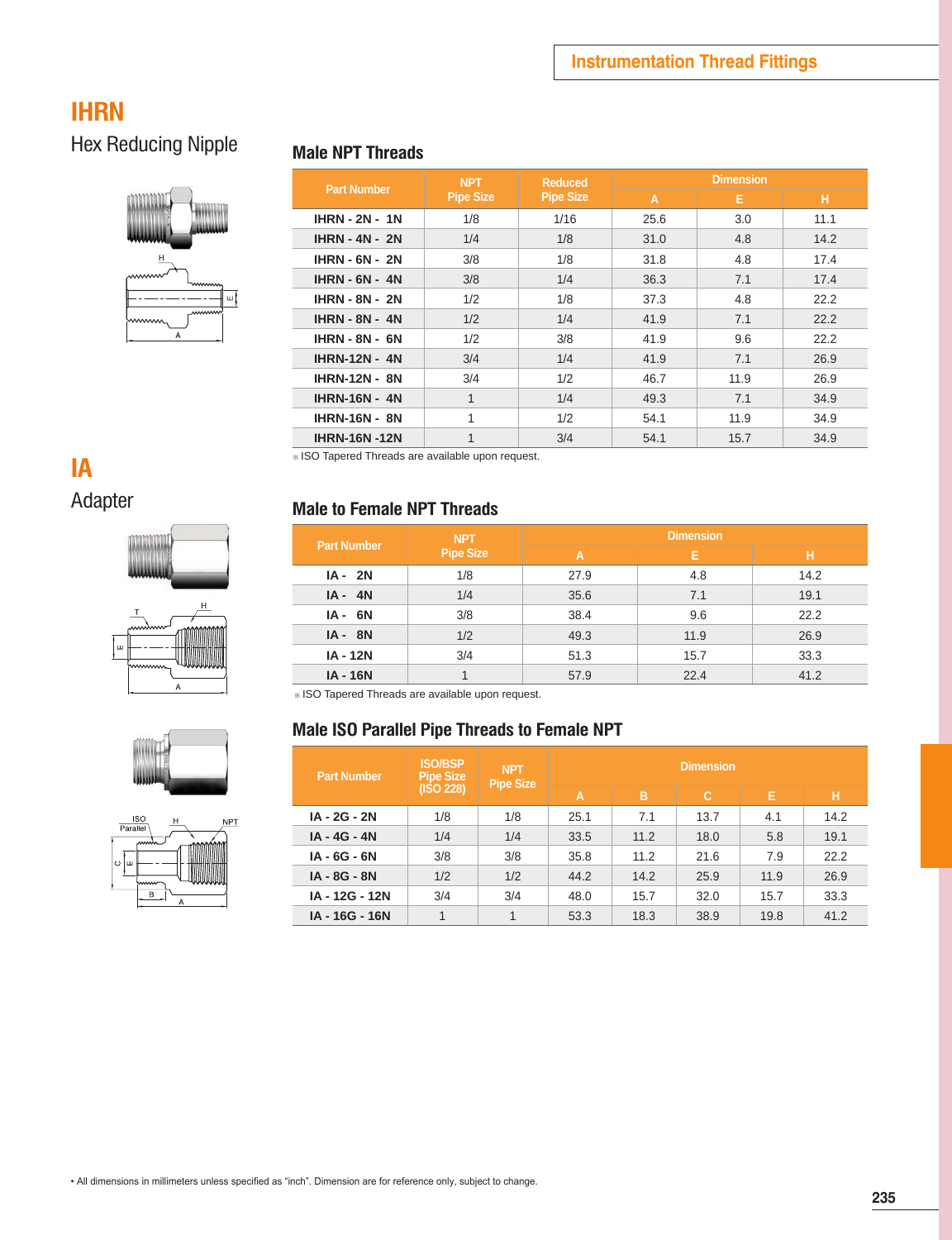## **IRA**

**IRHB** 

#### **Male to Female NPT Threads**

Reducing Adapter



|                      | <b>Male</b>      | Female           | <b>Dimension</b> |      |      |
|----------------------|------------------|------------------|------------------|------|------|
| <b>Part Number</b>   | <b>Pipe Size</b> | <b>Pipe Size</b> | A                | Е    | н    |
| <b>IRA - 2N - 4N</b> | 1/8              | 1/4              | 32.0             | 4.8  | 19.1 |
| <b>IRA - 2N - 6N</b> | 1/8              | 3/8              | 33.8             | 4.8  | 22.2 |
| <b>IRA - 4N - 6N</b> | 1/4              | 3/8              | 38.1             | 7.1  | 22.2 |
| <b>IRA - 2N - 8N</b> | 1/8              | 1/2              | 40.1             | 4.8  | 26.9 |
| <b>IRA - 4N - 8N</b> | 1/4              | 1/2              | 44.7             | 7.1  | 26.9 |
| <b>IRA - 6N - 8N</b> | 3/8              | 1/2              | 44.4             | 9.6  | 26.9 |
| <b>IRA - 4N -12N</b> | 1/4              | 3/4              | 47.0             | 7.1  | 33.3 |
| <b>IRA - 6N -12N</b> | 3/8              | 3/4              | 46.2             | 9.6  | 33.3 |
| <b>IRA - 8N -12N</b> | 1/2              | 3/4              | 51.3             | 11.9 | 33.3 |
| <b>IRA - 4N -16N</b> | 1/4              |                  | 49.8             | 7.1  | 41.2 |
| <b>IRA - 8N -16N</b> | 1/2              | 4                | 54.9             | 11.9 | 41.2 |
| <b>IRA-12N-16N</b>   | 3/4              |                  | 55.1             | 15.7 | 41.2 |

※ ISO Tapered Threads are available upon request.

#### **Male to Female NPT Threads**

## Reducing Hex Bushing



|                       | <b>Male</b>              | Female           | <b>Dimension</b> |      |      |
|-----------------------|--------------------------|------------------|------------------|------|------|
| <b>Part Number</b>    | <b>Pipe Size</b>         | <b>Pipe Size</b> | A                | Е    | H    |
| <b>IRHB - 4N - 2N</b> | 1/4                      | 1/8              | 26.9             | 7.1  | 14.2 |
| <b>IRHB - 6N - 2N</b> | 3/8                      | 1/8              | 21.8             | 8.6  | 17.4 |
| <b>IRHB - 6N - 4N</b> | 3/8                      | 1/4              | 30.2             | 9.6  | 19.1 |
| <b>IRHB - 8N - 2N</b> | 1/2                      | 1/8              | 27.4             | 8.6  | 22.2 |
| <b>IRHB - 8N - 4N</b> | 1/2                      | 1/4              | 27.4             | 11.4 | 22.2 |
| <b>IRHB - 8N - 6N</b> | 1/2                      | 3/8              | 35.8             | 11.9 | 22.2 |
| <b>IRHB-12N - 4N</b>  | 3/4                      | 1/4              | 27.4             | 11.4 | 26.9 |
| <b>IRHB-12N - 6N</b>  | 3/4                      | 3/8              | 27.4             | 15.0 | 26.9 |
| <b>IRHB-12N - 8N</b>  | 3/4                      | 1/2              | 41.4             | 15.7 | 26.9 |
| <b>IRHB-16N - 4N</b>  | 1                        | 1/4              | 34.8             | 11.4 | 34.9 |
| <b>IRHB-16N - 6N</b>  | 1                        | 3/8              | 34.8             | 15.0 | 34.9 |
| <b>IRHB-16N - 8N</b>  | 1                        | 1/2              | 34.8             | 18.5 | 34.9 |
| <b>IRHB-16N-12N</b>   | $\overline{\mathcal{A}}$ | 3/4              | 47.0             | 22.4 | 34.9 |

※ ISO Tapered Threads are available upon request.

#### **Female NPT Threads**

**Female NPT Threads**

| <b>Part Number</b> | <b>Pipe Size</b> | <b>Dimension</b> |      |      |  |
|--------------------|------------------|------------------|------|------|--|
|                    |                  |                  |      |      |  |
| $IHC - 2N$         | 1/8              | 20.6             | 8.6  | 14.2 |  |
| $IHC - 4N$         | 1/4              | 30.2             | 11.4 | 19.1 |  |
| $IHC - 6N$         | 3/8              | 33.3             | 15.0 | 22.2 |  |
| $IHC - 8N$         | 1/2              | 39.6             | 18.5 | 26.9 |  |
| <b>IHC - 12N</b>   | 3/4              | 41.1             | 23.9 | 33.3 |  |
| <b>IHC - 16N</b>   |                  | 50.8             | 29.7 | 41.2 |  |

※ ISO Tapered Threads are available upon request.

#### **IHRC**

**IHC** 

Hex Coupling

#### Hex Reducing Coupling



|                       |                  | <b>Reduced</b>   | <b>Dimension</b> |      |      |
|-----------------------|------------------|------------------|------------------|------|------|
| <b>Part Number</b>    | <b>Pipe Size</b> | <b>Pipe Size</b> | A                | Е    | н    |
| $IHRC - 4N - 2N$      | 1/4              | 1/8              | 31.0             | 8.6  | 19.1 |
| $IHRC - 6N - 4N$      | 3/8              | 1/4              | 35.1             | 11.4 | 22.2 |
| $IHRC - 8N - 2N$      | 1/2              | 1/8              | 39.6             | 8.6  | 26.9 |
| <b>IHRC - 8N - 4N</b> | 1/2              | 1/4              | 44.4             | 11.4 | 26.9 |
| $IHRC - 8N - 6N$      | 1/2              | 3/8              | 45.2             | 15.0 | 26.9 |
| <b>IHRC-12N - 4N</b>  | 3/4              | 1/4              | 46.0             | 11.4 | 33.3 |
| <b>IHRC-12N - 8N</b>  | 3/4              | 1/2              | 52.3             | 18.5 | 33.3 |
| <b>IHRC-16N - 8N</b>  |                  | 1/2              | 55.6             | 18.5 | 41.2 |
| <b>IHRC-16N-12N</b>   |                  | 3/4              | 57.2             | 23.9 | 41.2 |
|                       |                  |                  |                  |      |      |

※ ISO Tapered Threads are available upon request.

• All dimensions in millimeters unless specified as "inch". Dimension are for reference only, subject to change.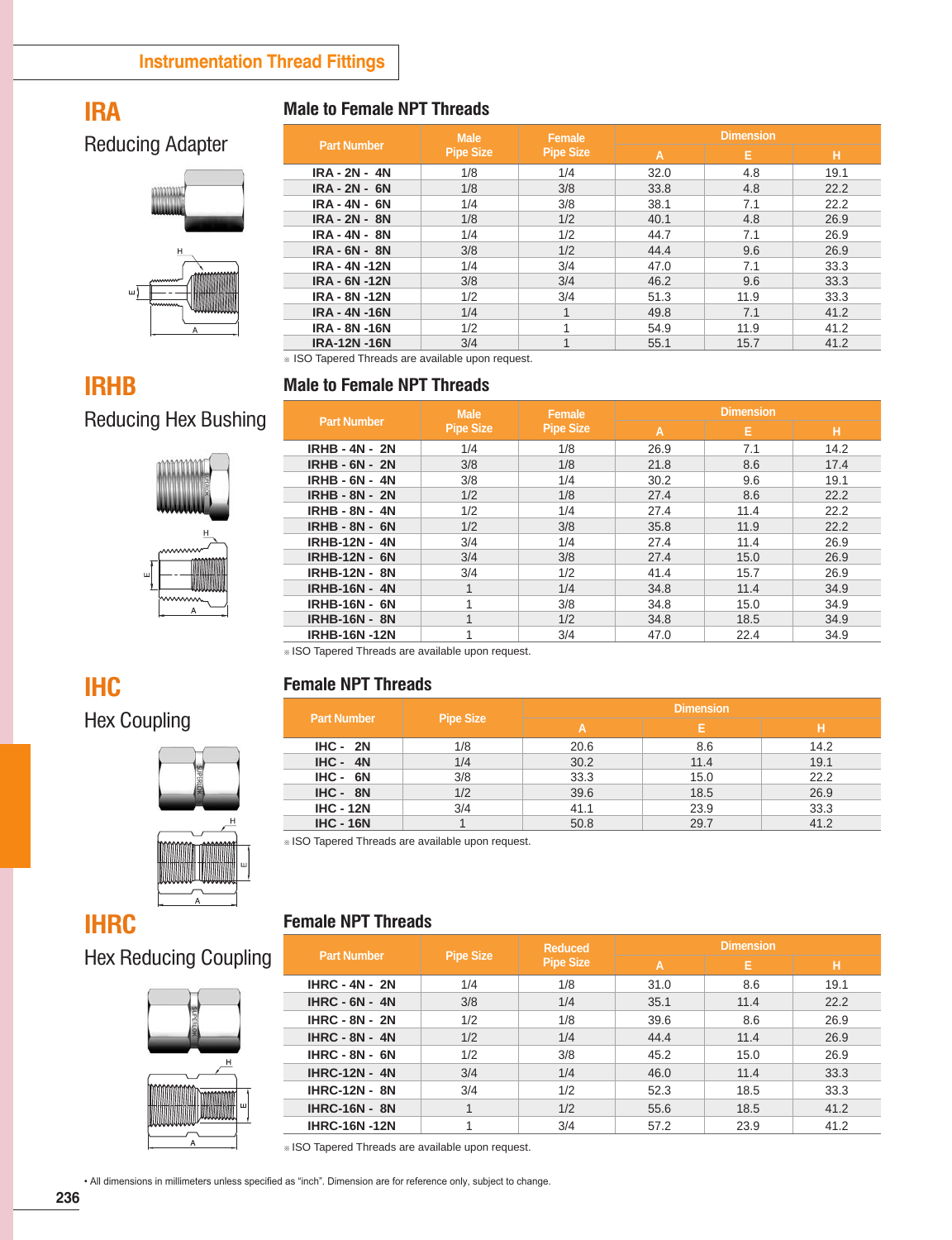## **IPG**



## ISO Parallel Gasket **ISO Parallel Copper Gaskets**

| <b>Part Number</b> |                  | <b>Dimension</b> |     |      |  |  |
|--------------------|------------------|------------------|-----|------|--|--|
|                    | <b>Pipe Size</b> | Е                | н   |      |  |  |
| $IPG - 2$          | 1/8              | 10.2             | 2.0 | 16.0 |  |  |
| $IPG - 4$          | 1/4              | 13.4             | 2.0 | 19.5 |  |  |
| $IPG - 6$          | 3/8              | 17.0             | 2.0 | 24.0 |  |  |
| $IPG - 8$          | 1/2              | 21.2             | 2.0 | 29.0 |  |  |
| $IPG - 12$         | 3/4              | 27.2             | 2.0 | 34.5 |  |  |
| $IPG - 16$         |                  | 34.0             | 2.0 | 42.0 |  |  |

### **IPP**

## Pipe Plug **Male NPT Threads**

| <b>Part Number</b> | <b>Pipe Size</b> | <b>Dimension</b> |      |  |
|--------------------|------------------|------------------|------|--|
|                    |                  | A                | н    |  |
| $IPP - 2N$         | 1/8              | 19.1             | 11.1 |  |
| $IPP - 4N$         | 1/4              | 24.4             | 14.2 |  |
| $IPP - 6N$         | 3/8              | 25.1             | 17.4 |  |
| $IPP - 8N$         | 1/2              | 30.7             | 22.2 |  |
| <b>IPP - 12N</b>   | 3/4              | 30.7             | 26.9 |  |
| <b>IPP - 16N</b>   |                  | 38.1             | 34.9 |  |

※ ISO Tapered Threads are available upon request.

## **IPC**



## Pipe Cap **Female NPT Threads**

| <b>Part Number</b> | <b>Pipe Size</b> | <b>Dimension</b> |      |  |
|--------------------|------------------|------------------|------|--|
|                    |                  | A                | н    |  |
| $IPC - 2N$         | 1/8              | 19.1             | 14.2 |  |
| $IPC - 4N$         | 1/4              | 23.1             | 19.1 |  |
| IPC - 6N           | 3/8              | 26.2             | 22.2 |  |
| $IPC - 8N$         | 1/2              | 34.0             | 26.9 |  |
| <b>IPC - 12N</b>   | 3/4              | 36.6             | 33.3 |  |
| <b>IPC - 16N</b>   |                  | 41.1             | 41.2 |  |

※ ISO Tapered Threads are available upon request.

## **IFE**

Female Elbow



#### **Female NPT Threads**

| <b>Part Number</b> | <b>Pipe Size</b> | <b>Dimension</b> |      |      |  |  |
|--------------------|------------------|------------------|------|------|--|--|
|                    |                  | Е                |      | н    |  |  |
| $IFE - 2N$         | 1/8              | 8.6              | 24.0 | 12.7 |  |  |
| $IFE - 4N$         | 1/4              | 11.4             | 29.0 | 17.5 |  |  |
| IFE-6N             | 3/8              | 15.0             | 34.5 | 20.6 |  |  |
| $IFE - 8N$         | 1/2              | 18.5             | 37.0 | 25.4 |  |  |
| <b>IFE - 12N</b>   | 3/4              | 23.9             | 46.5 | 31.8 |  |  |
| <b>IFE-16N</b>     |                  | 29.7             | 48.8 | 42.9 |  |  |

※ ISO Tapered Threads are available upon request.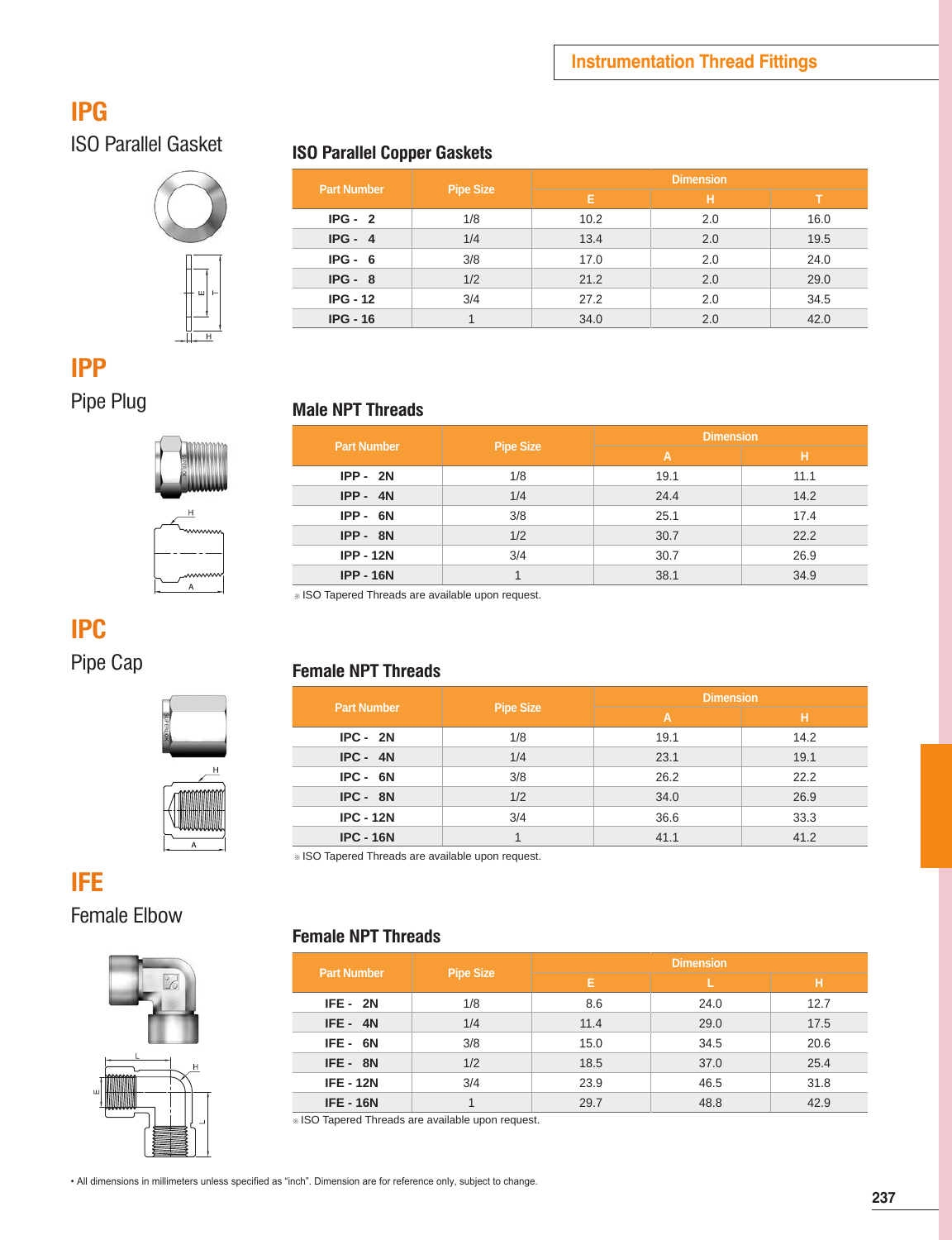## **ISE**

Street Elbow



### **IRSE**

Reducing Street Elbow



| <b>Part Number</b> |                  | <b>Dimension</b> |      |      |      |  |
|--------------------|------------------|------------------|------|------|------|--|
|                    | <b>Pipe Size</b> | Е                |      | s    | н    |  |
| $ISE - 2N$         | 1/8              | 4.8              | 24.1 | 19.6 | 12.7 |  |
| $ISE - 4N$         | 1/4              | 7.1              | 29.0 | 26.5 | 17.5 |  |
| ISE- 6N            | 3/8              | 9.6              | 34.5 | 28.2 | 20.6 |  |
| ISE - 8N           | 1/2              | 11.9             | 37.0 | 35.3 | 25.4 |  |
| <b>ISE - 12N</b>   | 3/4              | 15.7             | 46.5 | 39.6 | 31.8 |  |
| <b>ISE - 16N</b>   |                  | 22.4             | 48.8 | 49.2 | 42.9 |  |

※ ISO Tapered Threads are available upon request.

**Female to Male NPT Threads**

#### **Part Number Female Pipe Size Male Pipe Size Dimension E L S H IRSE - 2N - 1N** 1/8 1/16 3.0 26.4 22.1 12.7 **IRSE - 4N - 2N** 1/4 1/8 4.8 29.0 22.4 17.5 **IRSE - 6N - 4N** 3/8 1/4 7.1 34.5 28.2 20.6 **IRSE - 8N - 4N** 1/2 1/4 7.1 37.0 30.5 25.4 **IRSE - 8N - 6N**  $\begin{array}{|c|c|c|c|c|c|} \hline 1 & 3/8 & 9.6 & 37.0 & 30.5 & 25.4 \ \hline \end{array}$ **IRSE -12N - 8N** 3/4 1/2 11.9 46.5 39.6 31.8

**IRSE -16N - 8N** 1 1/2 11.9 48.8 46.5 42.9

※ ISO Tapered Threads are available upon request.



#### **Male NPT Threads**

| <b>Part Number</b> | <b>Pipe Size</b> | <b>Dimension</b> |      |      |  |  |
|--------------------|------------------|------------------|------|------|--|--|
|                    |                  | Е                |      | Ή    |  |  |
| $IME - 2N$         | 1/8              | 4.8              | 19.1 | 12.7 |  |  |
| $IME - 4N$         | 1/4              | 7.1              | 24.5 | 12.7 |  |  |
| $IME - 6N$         | 3/8              | 9.6              | 26.9 | 17.5 |  |  |
| $IME - 8N$         | 1/2              | 11.9             | 33.2 | 20.6 |  |  |
| <b>IME - 12N</b>   | 3/4              | 15.7             | 35.3 | 25.4 |  |  |
| <b>IME - 16N</b>   |                  | 22.4             | 44.5 | 31.8 |  |  |

※ ISO Tapered Threads are available upon request.

#### **Female NPT Threads**

| <b>Part Number</b> | <b>Pipe Size</b> | <b>Dimension</b> |      |      |      |  |
|--------------------|------------------|------------------|------|------|------|--|
|                    |                  | A                | E.   |      | н    |  |
| $IFT - 2N$         | 1/8              | 48.0             | 8.6  | 24.0 | 12.7 |  |
| $IFT - 4N$         | 1/4              | 58.0             | 11.4 | 29.0 | 17.5 |  |
| IFT-6N             | 3/8              | 69.0             | 15.0 | 34.5 | 20.6 |  |
| IFT-8N             | 1/2              | 74.0             | 18.5 | 37.0 | 25.4 |  |
| <b>IFT - 12N</b>   | 3/4              | 93.0             | 23.9 | 46.5 | 31.8 |  |
| <b>IFT - 16N</b>   |                  | 97.0             | 29.7 | 48.5 | 42.9 |  |

※ ISO Tapered Threads are available upon request.

• All dimensions in millimeters unless specified as "inch". Dimension are for reference only, subject to change.

**IFT** 

Female Tee

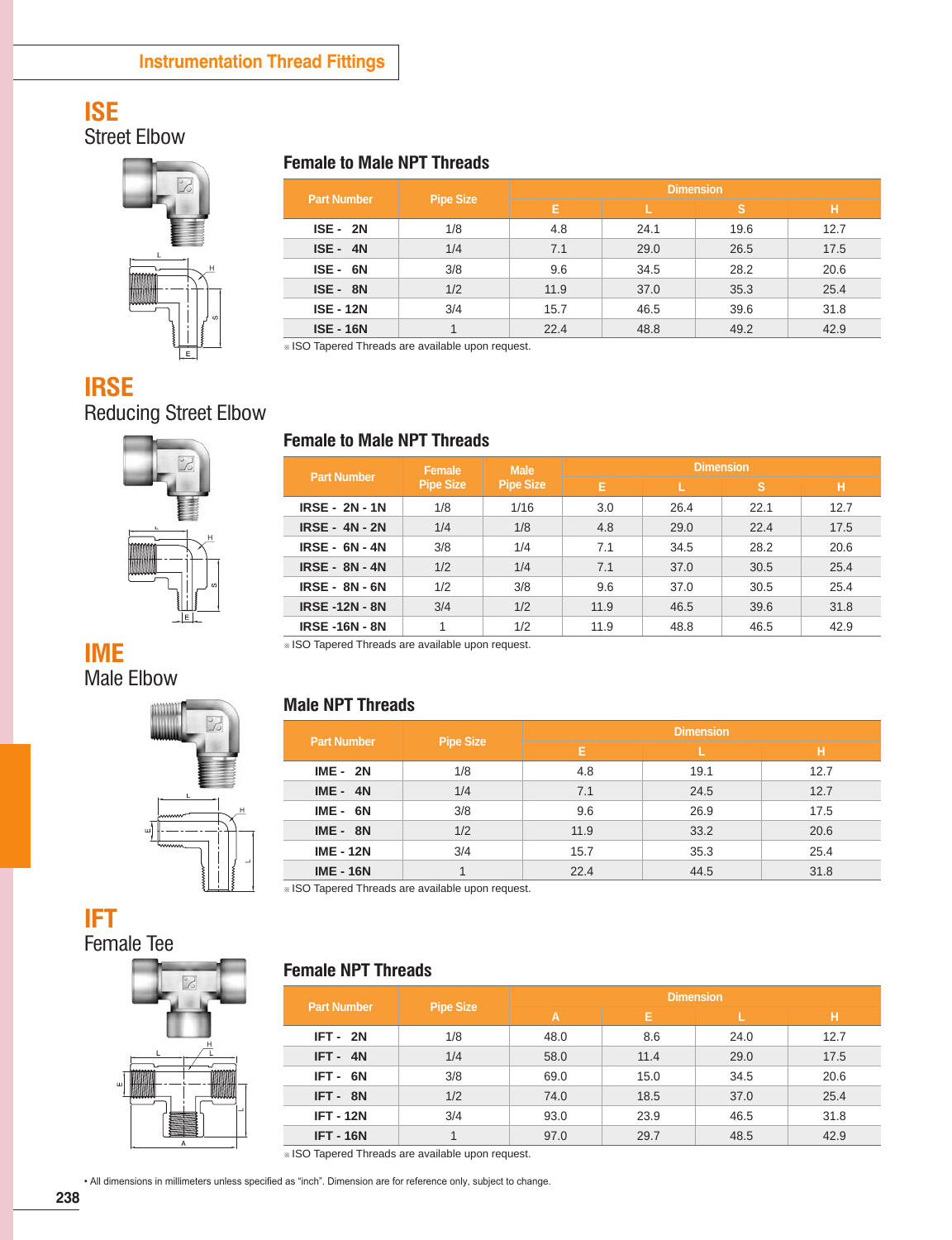### **IBT**  Branch Tee



### **IRT**  Run Tee



## **IMT**

Male Tee



#### **IFC**  Female Cross



#### **Male and Female NPT Threads**

| <b>Part Number</b> | <b>Pipe Size</b> | <b>Dimension</b> |      |      |      |      |  |
|--------------------|------------------|------------------|------|------|------|------|--|
|                    |                  | A                | E.   |      | s    | н    |  |
| <b>IBT - 2N</b>    | 1/8              | 48.0             | 4.8  | 24.0 | 19.6 | 12.7 |  |
| <b>IBT - 4N</b>    | 1/4              | 58.0             | 7.1  | 29.0 | 26.5 | 17.5 |  |
| IBT-6N             | 3/8              | 69.0             | 9.6  | 34.5 | 28.2 | 20.6 |  |
| IBT - 8N           | 1/2              | 74.0             | 11.9 | 37.0 | 35.3 | 25.4 |  |
| <b>IBT - 12N</b>   | 3/4              | 93.0             | 15.7 | 46.5 | 39.6 | 31.8 |  |
| <b>IBT-16N</b>     | 1                | 97.0             | 22.4 | 48.5 | 49.2 | 42.9 |  |

※ ISO Tapered Threads are available upon request.

#### **Male and Female NPT Threads**

| <b>Part Number</b> | <b>Pipe Size</b> | <b>Dimension</b> |      |      |      |      |  |
|--------------------|------------------|------------------|------|------|------|------|--|
|                    |                  | A                | E.   |      | s    | н    |  |
| <b>IRT - 2N</b>    | 1/8              | 43.6             | 4.8  | 24.0 | 19.6 | 12.7 |  |
| $IRT - 4N$         | 1/4              | 56.2             | 7.1  | 29.0 | 26.5 | 17.5 |  |
| $IRT - 6N$         | 3/8              | 62.7             | 9.6  | 34.5 | 28.2 | 20.6 |  |
| $IRT - 8N$         | 1/2              | 72.3             | 11.9 | 37.0 | 35.3 | 25.4 |  |
| <b>IRT - 12N</b>   | 3/4              | 86.1             | 15.7 | 46.5 | 39.6 | 31.8 |  |
| <b>IRT - 16N</b>   | 1                | 97.7             | 22.4 | 48.5 | 49.2 | 42.9 |  |

※ ISO Tapered Threads are available upon request.

#### **Male NPT Threads**

| <b>Part Number</b> | <b>Pipe Size</b> | <b>Dimension</b> |      |      |      |  |
|--------------------|------------------|------------------|------|------|------|--|
|                    |                  | A                | Е    |      | н    |  |
| <b>IMT - 2N</b>    | 1/8              | 38.2             | 4.8  | 19.1 | 12.7 |  |
| $IMT - 4N$         | 1/4              | 49.0             | 7.1  | 24.5 | 12.7 |  |
| $IMT - 6N$         | 3/8              | 53.8             | 9.6  | 26.9 | 17.5 |  |
| $IMT - 8N$         | 1/2              | 66.4             | 11.9 | 33.2 | 20.6 |  |
| <b>IMT - 12N</b>   | 3/4              | 70.6             | 15.7 | 35.3 | 25.4 |  |
| <b>IMT - 16N</b>   |                  | 89.0             | 22.4 | 44.5 | 31.8 |  |

※ ISO Tapered Threads are available upon request.

#### **Female NPT Threads**

| <b>Part Number</b> | <b>Pipe Size</b> | <b>Dimension</b> |      |      |      |  |
|--------------------|------------------|------------------|------|------|------|--|
|                    |                  | A                | E.   |      | н    |  |
| $IFC - 2N$         | 1/8              | 48.0             | 8.6  | 24.0 | 12.7 |  |
| $IFC - 4N$         | 1/4              | 58.0             | 11.4 | 29.0 | 17.5 |  |
| IFC - 6N           | 3/8              | 69.0             | 15.0 | 34.5 | 20.6 |  |
| IFC - 8N           | 1/2              | 74.0             | 18.5 | 37.0 | 25.4 |  |
| <b>IFC - 12N</b>   | 3/4              | 93.0             | 23.9 | 46.5 | 31.8 |  |
| <b>IFC - 16N</b>   |                  | 97.0             | 29.7 | 48.5 | 42.9 |  |

※ ISO Tapered Threads are available upon request.

• All dimensions in millimeters unless specified as "inch". Dimension are for reference only, subject to change.